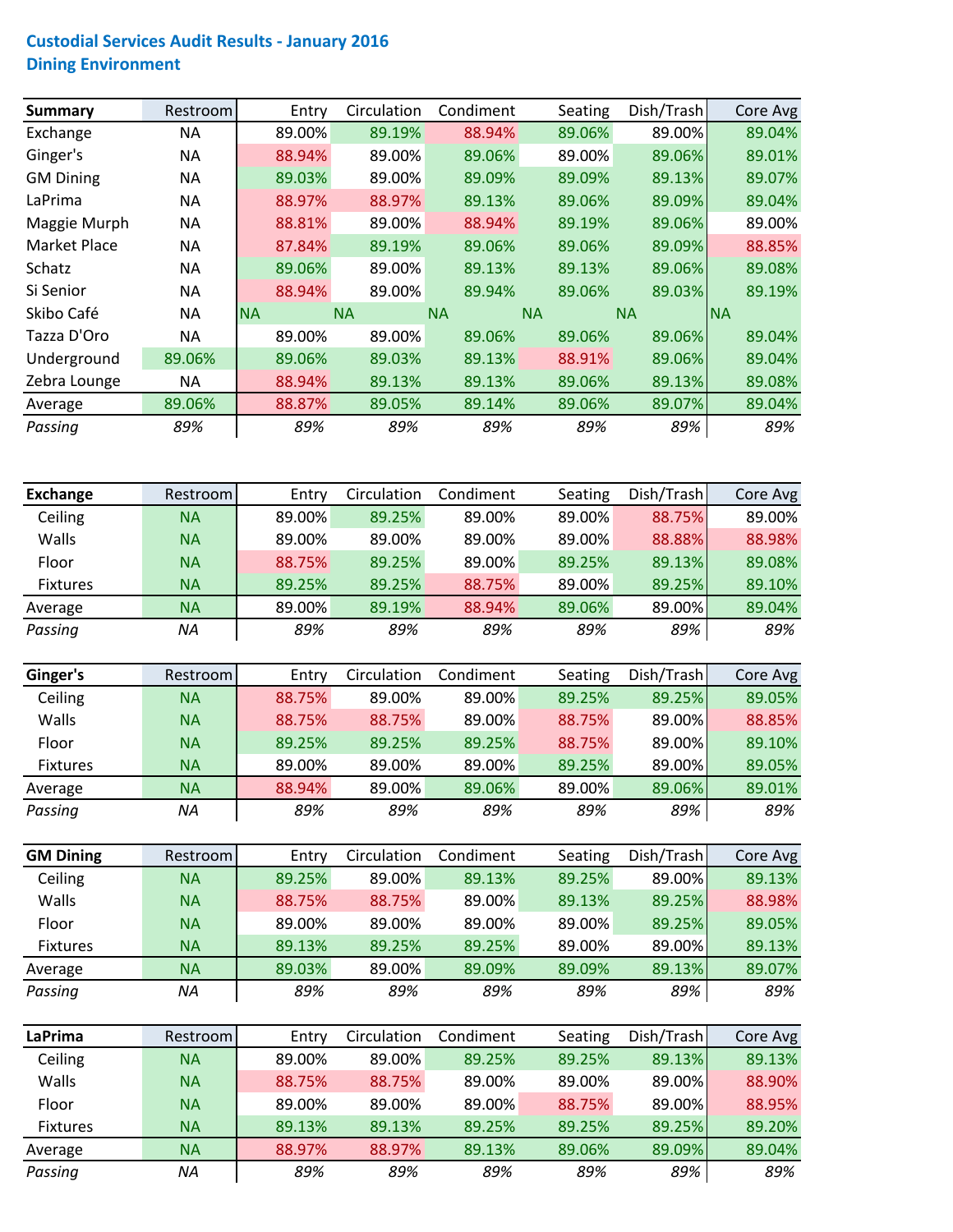| <b>Maggie Murph</b> | Restroom  | Entry     | Circulation | Condiment | Seating   | Dish/Trash | Core Avg  |
|---------------------|-----------|-----------|-------------|-----------|-----------|------------|-----------|
| Ceiling             | <b>NA</b> | 89.00%    | 89.00%      | 89.25%    | 89.25%    | 89.00%     | 89.10%    |
| Walls               | <b>NA</b> | 88.50%    | 89.00%      | 89.00%    | 89.25%    | 89.25%     | 89.00%    |
| Floor               | <b>NA</b> | 88.75%    | 88.75%      | 88.75%    | 89.00%    | 88.75%     | 88.80%    |
| <b>Fixtures</b>     | <b>NA</b> | 89.00%    | 89.25%      | 88.75%    | 89.25%    | 89.25%     | 89.10%    |
| Average             | <b>NA</b> | 88.81%    | 89.00%      | 88.94%    | 89.19%    | 89.06%     | 89.00%    |
| Passing             | <b>NA</b> | 89%       | 89%         | 89%       | 89%       | 89%        | 89%       |
|                     |           |           |             |           |           |            |           |
| <b>Market Place</b> | Restroom  | Entry     | Circulation | Condiment | Seating   | Dish/Trash | Core Avg  |
| Ceiling             | <b>NA</b> | 84.25%    | 89.25%      | 89.25%    | 89.00%    | 89.25%     | 88.20%    |
| Walls               | <b>NA</b> | 89.00%    | 89.25%      | 88.75%    | 89.00%    | 89.00%     | 89.00%    |
| Floor               | <b>NA</b> | 88.88%    | 89.00%      | 89.00%    | 89.25%    | 89.00%     | 89.03%    |
| <b>Fixtures</b>     | <b>NA</b> | 89.25%    | 89.25%      | 89.25%    | 89.00%    | 89.13%     | 89.18%    |
| Average             | <b>NA</b> | 87.84%    | 89.19%      | 89.06%    | 89.06%    | 89.09%     | 88.85%    |
| Passing             | NA        | 89%       | 89%         | 89%       | 89%       | 89%        | 89%       |
| <b>Schatz</b>       | Restroom  | Entry     | Circulation | Condiment | Seating   | Dish/Trash | Core Avg  |
| Ceiling             | <b>NA</b> | 89.25%    | 89.25%      | 89.25%    | 89.25%    | 89.25%     | 89.25%    |
| Walls               | <b>NA</b> | 89.00%    | 89.00%      | 89.00%    | 89.00%    | 88.75%     | 88.95%    |
| Floor               | <b>NA</b> | 89.00%    | 88.75%      | 89.00%    | 89.00%    | 89.00%     | 88.95%    |
| <b>Fixtures</b>     | <b>NA</b> | 89.00%    | 89.00%      | 89.25%    | 89.25%    | 89.25%     | 89.15%    |
| Average             | <b>NA</b> | 89.06%    | 89.00%      | 89.13%    | 89.13%    | 89.06%     | 89.08%    |
| Passing             | NA        | 89%       | 89%         | 89%       | 89%       | 89%        | 89%       |
| <b>Si Senior</b>    | Restroom  | Entry     | Circulation | Condiment | Seating   | Dish/Trash | Core Avg  |
| Ceiling             | <b>NA</b> | 89.00%    | 89.00%      | 88.75%    | 89.25%    | 89.25%     | 89.05%    |
| Walls               | <b>NA</b> | 88.75%    | 88.75%      | 89.25%    | 88.75%    | 89.00%     | 88.90%    |
| Floor               | <b>NA</b> | 89.00%    | 89.00%      | 89.25%    | 89.00%    | 88.88%     | 89.03%    |
| <b>Fixtures</b>     | <b>NA</b> | 89.00%    | 89.25%      | 92.50%    | 89.25%    | 89.00%     | 89.80%    |
| Average             | <b>NA</b> | 88.94%    | 89.00%      | 89.94%    | 89.06%    | 89.03%     | 89.19%    |
| Passing             | NA        | 89%       | 89%         | 89%       | 89%       | 89%        | 89%       |
| Skibo Café          | Restroom  | Entry     | Circulation | Condiment | Seating   | Dish/Trash | Core Avg  |
| Ceiling             | <b>NA</b> | <b>NA</b> | <b>NA</b>   | <b>NA</b> | <b>NA</b> | <b>NA</b>  | <b>NA</b> |
| Walls               | <b>NA</b> | <b>NA</b> | <b>NA</b>   | <b>NA</b> | <b>NA</b> | <b>NA</b>  | <b>NA</b> |
| Floor               | <b>NA</b> | <b>NA</b> | <b>NA</b>   | <b>NA</b> | <b>NA</b> | <b>NA</b>  | <b>NA</b> |
| <b>Fixtures</b>     | <b>NA</b> | <b>NA</b> | <b>NA</b>   | <b>NA</b> | <b>NA</b> | <b>NA</b>  | <b>NA</b> |
| Average             | <b>NA</b> | <b>NA</b> | <b>NA</b>   | <b>NA</b> | <b>NA</b> | <b>NA</b>  | <b>NA</b> |
| Passing             | 89%       | 89%       | 89%         | 89%       | 89%       | 89%        | 89%       |
| Tazza D'Oro         | Restroom  | Entry     | Circulation | Condiment | Seating   | Dish/Trash | Core Avg  |
| Ceiling             | <b>NA</b> | 89.25%    | 89.00%      | 89.25%    | 89.00%    | 89.25%     | 89.15%    |
| Walls               | <b>NA</b> | 88.75%    | 88.75%      | 89.00%    | 89.00%    | 89.00%     | 88.90%    |
| Floors              | <b>NA</b> | 88.75%    | 89.00%      | 89.00%    | 89.00%    | 89.00%     | 88.95%    |
| <b>Fixtures</b>     | <b>NA</b> | 89.25%    | 89.25%      | 89.00%    | 89.25%    | 89.00%     | 89.15%    |
| Average             | <b>NA</b> | 89.00%    | 89.00%      | 89.06%    | 89.06%    | 89.06%     | 89.04%    |
| Passing             | NA        | 89%       | 89%         | 89%       | 89%       | 89%        | 89%       |
|                     |           |           |             |           |           |            |           |
| Underground         | Restroom  | Entry     | Circulation | Condiment | Seating   | Dish/Trash | Core Avg  |
| Ceiling             | 89.25%    | 89.00%    | 89.00%      | 89.25%    | 89.00%    | 89.00%     | 89.05%    |
| Walls               | 88.75%    | 89.00%    | 89.00%      | 89.00%    | 88.75%    | 89.00%     | 88.95%    |